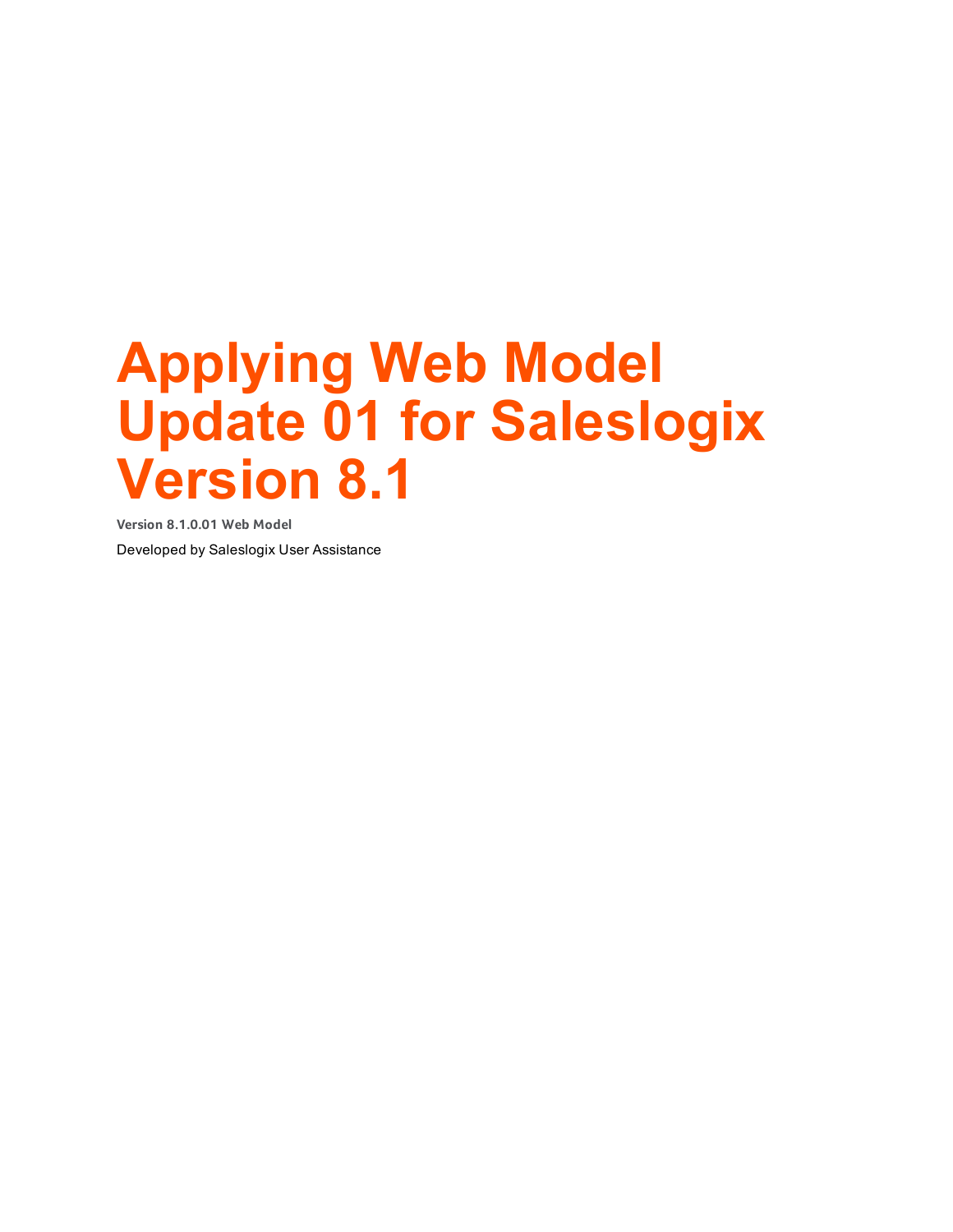| <b>Documentation</b><br><b>Comments</b> | This documentation was developed by Saleslogix User Assistance. For content revisions,<br>questions, or comments, contact the Saleslogix writers at saleslogix techpubs@swiftpage.com.                                                                                                                                                                                                                                                                                                                                                                                                                                                                                                                                                                           |
|-----------------------------------------|------------------------------------------------------------------------------------------------------------------------------------------------------------------------------------------------------------------------------------------------------------------------------------------------------------------------------------------------------------------------------------------------------------------------------------------------------------------------------------------------------------------------------------------------------------------------------------------------------------------------------------------------------------------------------------------------------------------------------------------------------------------|
| <b>Address</b>                          | Saleslogix<br>8800 North Gainey Center Drive, Suite 200<br>Scottsdale, AZ 85258<br><b>USA</b>                                                                                                                                                                                                                                                                                                                                                                                                                                                                                                                                                                                                                                                                    |
| <b>Version</b>                          | Version 8.1.0.01 Web Model<br>2014                                                                                                                                                                                                                                                                                                                                                                                                                                                                                                                                                                                                                                                                                                                               |
| Copyright                               | Copyright © 1997-2014, SalesLogix N.A, LLC. All rights reserved                                                                                                                                                                                                                                                                                                                                                                                                                                                                                                                                                                                                                                                                                                  |
|                                         | This product and related documentation are protected by copyright and are distributed under<br>licenses restricting their use, copying, distribution, and decompilation. No part of this product or<br>related documentation may be reproduced in any form by any means without prior written<br>authorization of Saleslogix and its licensors, if any.                                                                                                                                                                                                                                                                                                                                                                                                          |
| <b>Trademarks</b>                       | Swiftpage, Act!, SalesLogix, and the Swiftpage product and service names mentioned herein are<br>registered trademarks or trademarks of Swiftpage ACT! LLC, or its affiliated entities. All other<br>trademarks are property of their respective owners.                                                                                                                                                                                                                                                                                                                                                                                                                                                                                                         |
| <b>Disclaimer</b>                       | Saleslogix has thoroughly reviewed this manual. All statements, technical information, and<br>recommendations in this manual and in any guides or related documents are believed reliable, but<br>the accuracy and completeness thereof are not guaranteed or warranted, and they are not<br>intended to be, nor should they be understood to be, representations or warranties concerning the<br>products described. Saleslogix assumes no responsibility or liability for errors or inaccuracies with<br>respect to this publication or usage of information. Further, Saleslogix reserves the right to make<br>changes to the information described in this manual at any time without notice and without<br>obligation to notify any person of such changes. |
| <b>Technical Support</b>                | Technical Support is available to Saleslogix customers with support contracts directly from<br>Swiftpage, and to Certified Business Partners. Calls are answered during business hours, Monday<br>through Friday, excluding holidays.                                                                                                                                                                                                                                                                                                                                                                                                                                                                                                                            |
|                                         | Partners with a valid technical support contract and a Web access code can request technical<br>support electronically on the Partner Support Portal Web site: www.saleslogix.com/partners.                                                                                                                                                                                                                                                                                                                                                                                                                                                                                                                                                                      |
|                                         | Customers with a valid technical support contract and a Web access code can request technical<br>support electronically on the Customer Support Portal Web site: www.saleslogix.com/customers.                                                                                                                                                                                                                                                                                                                                                                                                                                                                                                                                                                   |
|                                         | Revisions to this book are available through both Portal Web sites. Check regularly for current<br>Saleslogix product documentation.                                                                                                                                                                                                                                                                                                                                                                                                                                                                                                                                                                                                                             |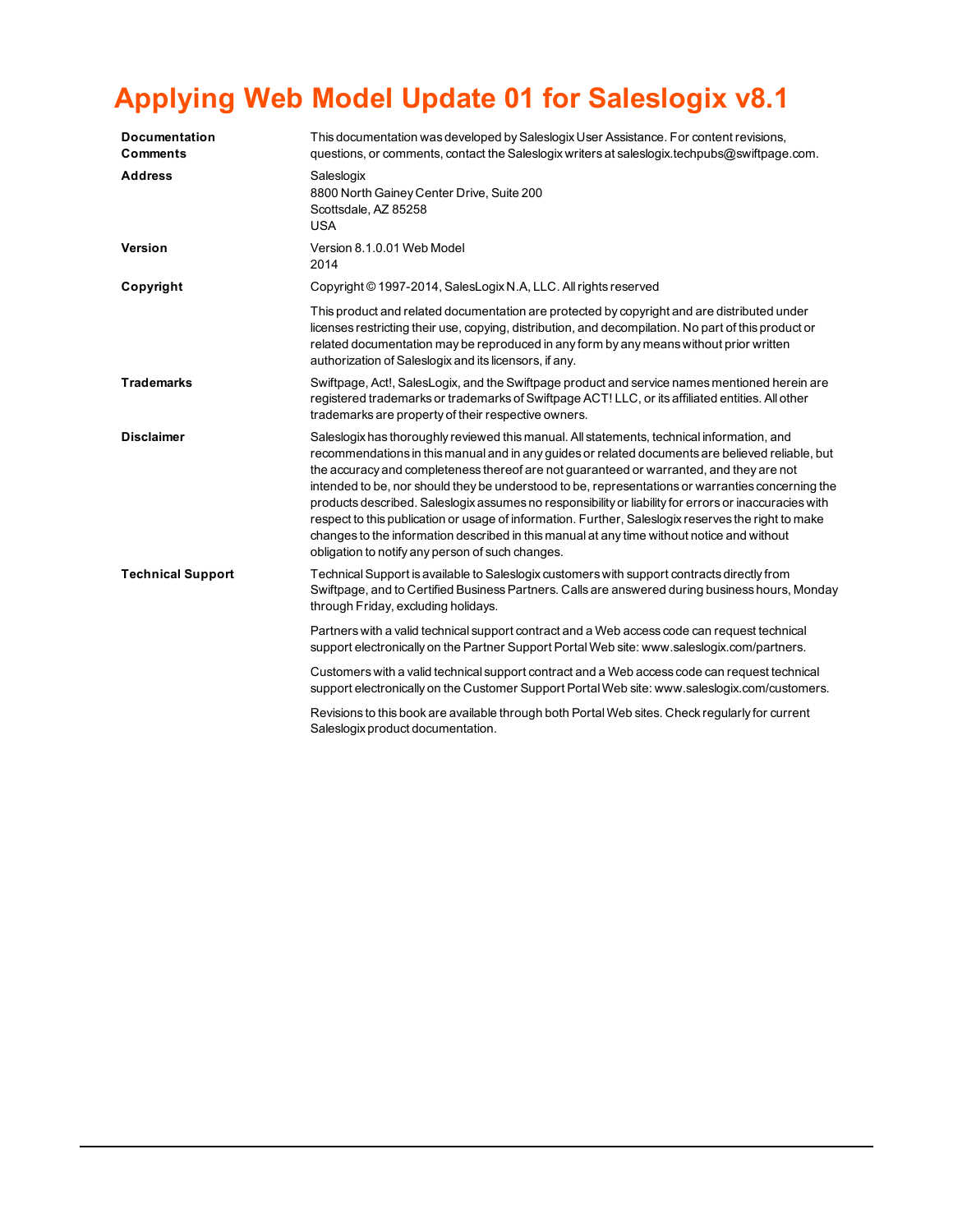This document describes Web Model Update 01 for Saleslogix version 8.1.

## **Prerequisites**

The following Saleslogix software must be installed before installing this update:

- Saleslogix version 8.1
- Web Core Update 01 for Saleslogix version 8.0.
- A supported version of Microsoft .NET [Framework](http://www.microsoft.com/en-us/download/details.aspx?id=30653) must be installed on the Web Host server in order to support Internet [Explorer](http://www.microsoft.com/en-us/download/details.aspx?id=30653) 10.
	- <sup>l</sup> Microsoft .NET Framework v4.5.1 [\(recommended\)](http://www.microsoft.com/en-us/download/details.aspx?id=30653) This version of .NET Framework will run [concurrently](http://www.microsoft.com/en-us/download/details.aspx?id=30653) with versions 3.5 and earlier, but will replace .NET Framework versions 4.0 and 4.5. Microsoft .NET Framework 4.5.1 can be [downloaded](http://www.microsoft.com/en-us/download/details.aspx?id=30653) from the Microsoft [site:http://www.microsoft.com/en-us/download/details.aspx?id=41641](http://www.microsoft.com/en-us/download/details.aspx?id=30653)

This link was valid at the time this document was distributed, however the location may have changed. If this link is no longer valid, search the http://www.microsoft.com site for ".NET Framework 4.5.1" for the correct location.

<sup>l</sup> Microsoft .NET Framework v3.5.1 - If your environment does not support Microsoft .NET Framework v4.5.1, then you must apply two Microsoft hot fixes to support Internet Explorer 10. These hot fixes can be downloaded from: http://support.microsoft.com/kb/2600100 http://support.microsoft.com/kb/2608565



These links were valid at the time this document was distributed, however the locations may have changed. If these links are no longer valid, search the http://www.microsoft.com site for "KB2600100" and "KB2608565"



Do not install Web Model Update 01 for Saleslogix 8.1 on any other Saleslogix version.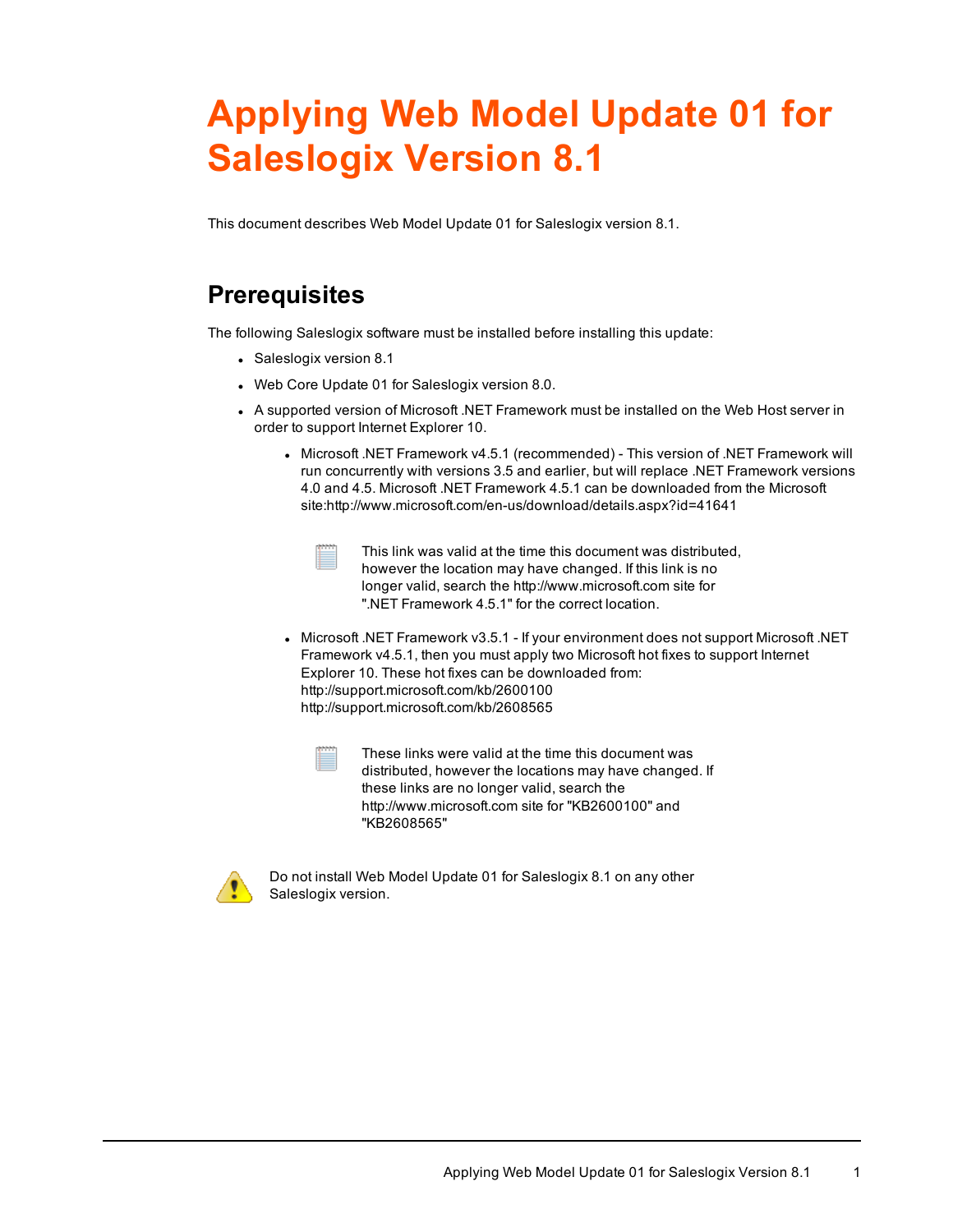#### **Issues Fixed in This Update**

Web Model Update 01 for Saleslogix version 8.1 addresses the following issues:

All defect descriptions apply to the Saleslogix Web Client unless the defect description specifically states otherwise.

| <b>Defect</b> | <b>Description</b>                                                                                                                                                                                 |
|---------------|----------------------------------------------------------------------------------------------------------------------------------------------------------------------------------------------------|
| 13092955      | On the Integrations Detail view Links tab, the Edit link should not be available<br>if the authorization type is OAuth.                                                                            |
| 13093834      | In a French localized environment, when using Internet Explorer as the<br>browser, Query Builder calculated fields are blank.                                                                      |
| 13094064      | In a localized environment there are untranslated strings on the Reports view.                                                                                                                     |
| 13094103      | When using the ASP.NET Compiler warning messages display.                                                                                                                                          |
| 13094228      | In the Web Client Query Builder, the list of values from the Format Type drop<br>down list shows several entries that are duplicated, for example OwnerOwner.                                      |
| 13094403      | Integrations, sync History and Sync Jobs views contain untranslated strings.                                                                                                                       |
| 13094414      | In a localized environment the Query Builder Global Joins view has<br>misaligned.                                                                                                                  |
| 13094418      | In a German environment, the Query Builder "Abbrechen" button is truncated.                                                                                                                        |
| 13094421      | In a German environment, in the Query Builder the Add/Edit Join dialog box,<br>the same word is used for both"delete" and "clear".                                                                 |
| 13094427      | In a localized environment, on the Opportunity Snapshot, the Reason Lost and<br>Competitor information does not display.                                                                           |
| 13094445      | In a localized environment there are untranslated strings on the detail view<br>reports.                                                                                                           |
| 13094504      | In a localized environment,, when editing a report schedule, there are<br>untranslated strings.                                                                                                    |
| 13094507      | In a localized environment, there are untranslated strings on the Delete History<br>view.                                                                                                          |
| 14094520      | In a localized environment, when scheduling a report where the end time<br>occurs before the start time, untranslated strings display on the promoted<br>dialog box.                               |
| 14094524      | Receive Web Client error after removing, and then re-adding, contact's first<br>and last names in the Edit Names dialog box.                                                                       |
| 14094642      | In a German environment, on the Welcome page incorrect branding must be<br>removed.                                                                                                                |
| 14094650      | In a localized environment, the Options Group tab contains untranslated<br>strings.                                                                                                                |
| 14094726      | Remove incorrect branding from the message that displays after completing a<br>Sales Process stage.                                                                                                |
| 14094753      | When syncing a large number of records using Outlook sync, the connection<br>times out and the records do not sync.                                                                                |
| 14094757      | If an activity subject is truncated during Outlook sync, the encoding is lost and<br>may cause a 500 error to occur indicating the XML is corrupt and so it is<br>unable to parts the entity name. |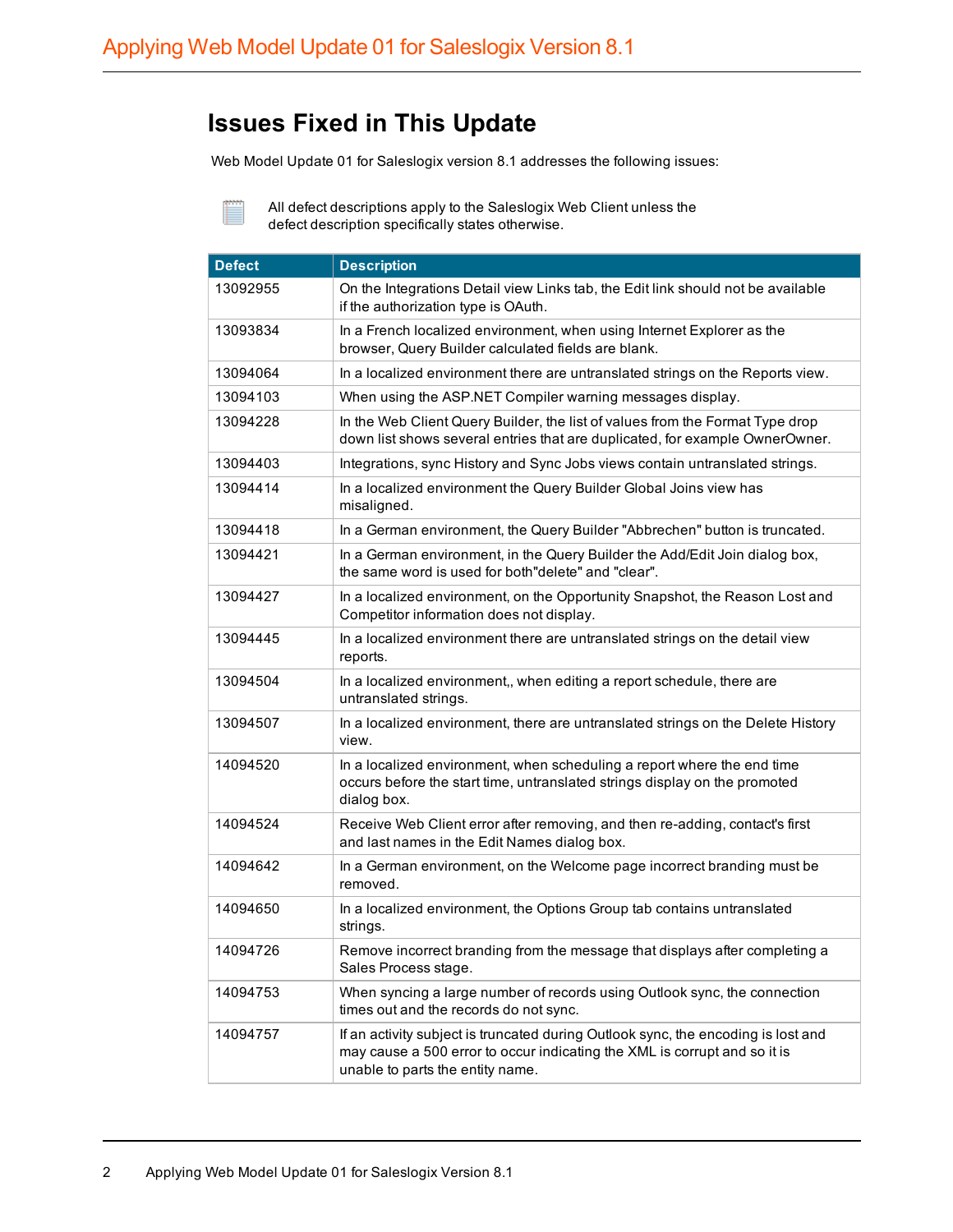| <b>Defect</b> | <b>Description</b>                                                                     |
|---------------|----------------------------------------------------------------------------------------|
| 14094774      | In a German localized environment, the Dashboard Links area has incorrect<br>branding. |
| 14094871      | During an Outlook sync, the CreateSource is set to Google Sync, not Outlook<br>Sync.   |
| 14095116      | Updated Desktop Manager SDK files.                                                     |

## **File Information**

This update may include . pdb files which are not listed in the following table. These files are included to provide additional logging information for troubleshooting purposes.

| <b>File Name</b>                          | <b>File Contents</b>                            | <b>File Version</b> |
|-------------------------------------------|-------------------------------------------------|---------------------|
| SLX_v810_Web_<br>Model_Update_<br>01.zip  | SLX v8.1.0 VFS Web Model Update 01.zip          |                     |
|                                           | DesktopManagerSDKExample.zip                    |                     |
| SLX v8.1.0 VFS Web<br>Model Update 01.zip | ActivitiesWhatsNew.ascx.cs                      |                     |
|                                           | AspNetPortalTemplate.portaltemplate.xml         |                     |
|                                           | AspNetPortalTemplate.portaltemplate.xml.de.resx |                     |
|                                           | AspNetPortalTemplate.portaltemplate.xml.fr.resx |                     |
|                                           | AspNetPortalTemplate.portaltemplate.xml.it.resx |                     |
|                                           | AspNetPortalTemplate.portaltemplate.xml.resx    |                     |
|                                           | AspNetPortalTemplate.portaltemplate.xml.ru.resx |                     |
|                                           | base.master                                     |                     |
|                                           | base.master.de.resx                             |                     |
|                                           | bundleData.xml                                  |                     |
|                                           | ContactDetails.main.quickform.xml               |                     |
|                                           | ContactDetails.main.quickform.xml.de.resx       |                     |
|                                           | ContactDetails.main.quickform.xml.fr.resx       |                     |
|                                           | ContactDetails.main.quickform.xml.it.resx       |                     |
|                                           | ContactDetails.main.quickform.xml.resx          |                     |
|                                           | ContactDetails.main.quickform.xml.ru.resx       |                     |
|                                           | dashboard.master.de.resx                        |                     |
|                                           | Default-SData-Saleslogix.sdata.codetemplate.xml |                     |
|                                           | Dialog.master                                   |                     |
|                                           | Dialog.master.de.resx                           |                     |
|                                           | GeneralSearchOptionsPage.ascx.de.resx           |                     |
|                                           | GeneralSearchOptionsPage.ascx.fr.resx           |                     |
|                                           | GeneralSearchOptionsPage.ascx.ru.resx           |                     |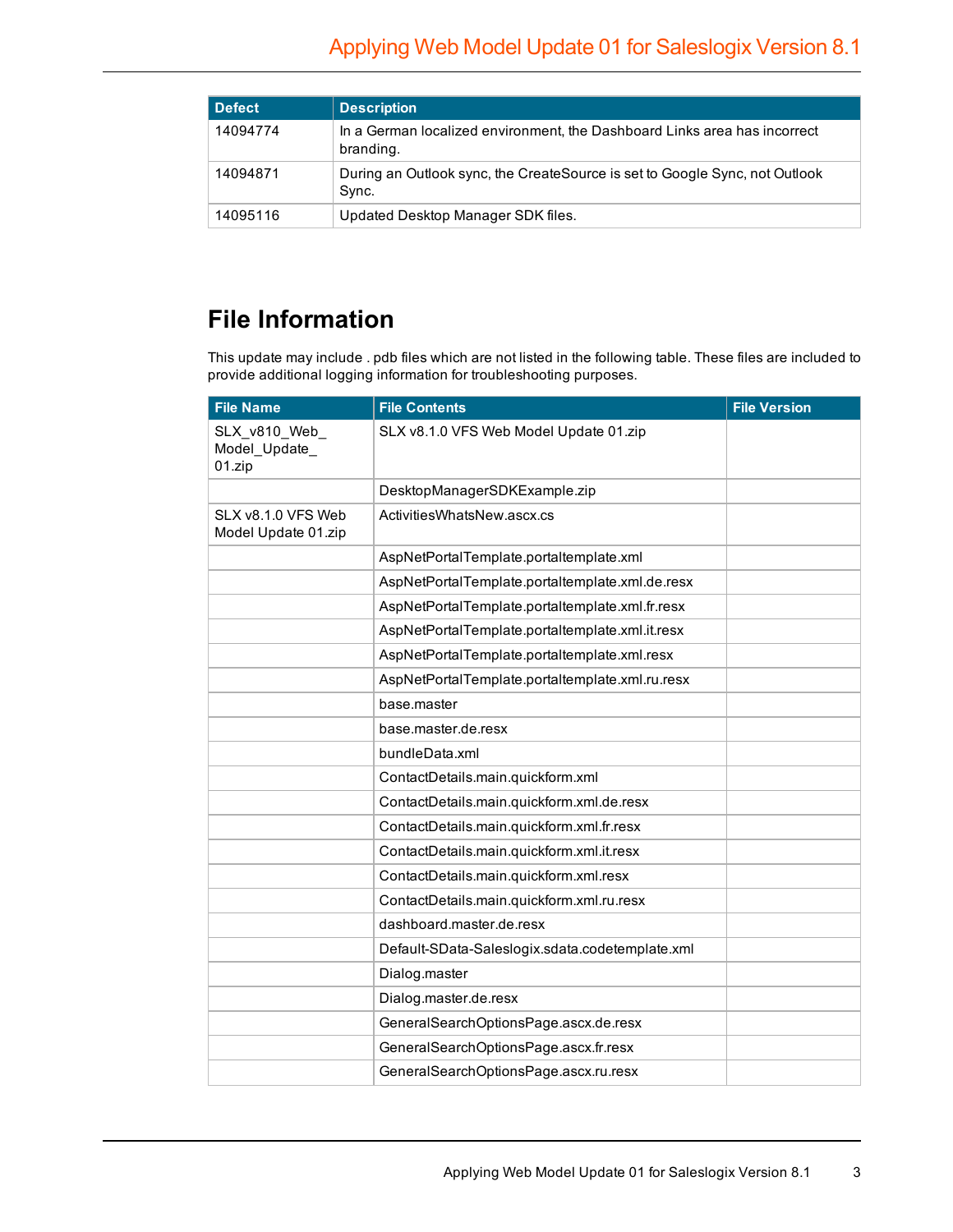| <b>File Name</b> | <b>File Contents</b>                                    | <b>File Version</b> |
|------------------|---------------------------------------------------------|---------------------|
|                  | GroupLayout.de.resx                                     |                     |
|                  | GroupLayout.fr.resx                                     |                     |
|                  | GroupLayout.it.resx                                     |                     |
|                  | GroupLayout.resx                                        |                     |
|                  | GroupLayout.ru.resx                                     |                     |
|                  | GroupTabOptionsPage.ascx.de.resx                        |                     |
|                  | GroupTabOptionsPage.ascx.fr.resx                        |                     |
|                  | GroupTabOptionsPage.ascx.it.resx                        |                     |
|                  | GroupTabOptionsPage.ascx.resx                           |                     |
|                  | GroupTabOptionsPage.ascx.ru.resx                        |                     |
|                  | Help.master                                             |                     |
|                  | Help.master.de.resx                                     |                     |
|                  | Help.master.it.resx                                     |                     |
|                  | HistoryListContextMenu.contextmenu.xml                  |                     |
|                  | HistoryListContextMenu.contextmenu.xml.de.resx          |                     |
|                  | HistoryListContextMenu.contextmenu.xml.fr.resx          |                     |
|                  | HistoryListContextMenu.contextmenu.xml.it.resx          |                     |
|                  | HistoryListContextMenu.contextmenu.xml.resx             |                     |
|                  | HistoryListContextMenu.contextmenu.xml.ru.resx          |                     |
|                  | HistoryWhatsNew.ascx.cs                                 |                     |
|                  | InsertSalesOrder.btnAddNewAccount<br>OnClick.method.xml |                     |
|                  | InsertSalesOrder.btnSave_OnClick.method.xml             |                     |
|                  | InsertSalesOrder.btnSaveNew_<br>OnClick.method.xml      |                     |
|                  | InsertSalesOrder.main.quickform.xml                     |                     |
|                  | InsertSalesOrder.main.quickform.xml.de.resx             |                     |
|                  | InsertSalesOrder.main.quickform.xml.fr.resx             |                     |
|                  | InsertSalesOrder.main.quickform.xml.it.resx             |                     |
|                  | InsertSalesOrder.main.quickform.xml.resx                |                     |
|                  | InsertSalesOrder.main.quickform.xml.ru.resx             |                     |
|                  | InsertSalesOrder.OnLoad1.method.xml                     |                     |
|                  | IntegrationLinks.main.quickform.xml                     |                     |
|                  | IntegrationLinks.main.quickform.xml.de.resx             |                     |
|                  | IntegrationLinks.main.quickform.xml.fr.resx             |                     |
|                  | IntegrationLinks.main.quickform.xml.it.resx             |                     |
|                  | IntegrationLinks.main.quickform.xml.resx                |                     |
|                  | IntegrationLinks.main.quickform.xml.ru.resx             |                     |
|                  | JoinEditor.ascx.de.resx                                 |                     |
|                  | Login.master                                            |                     |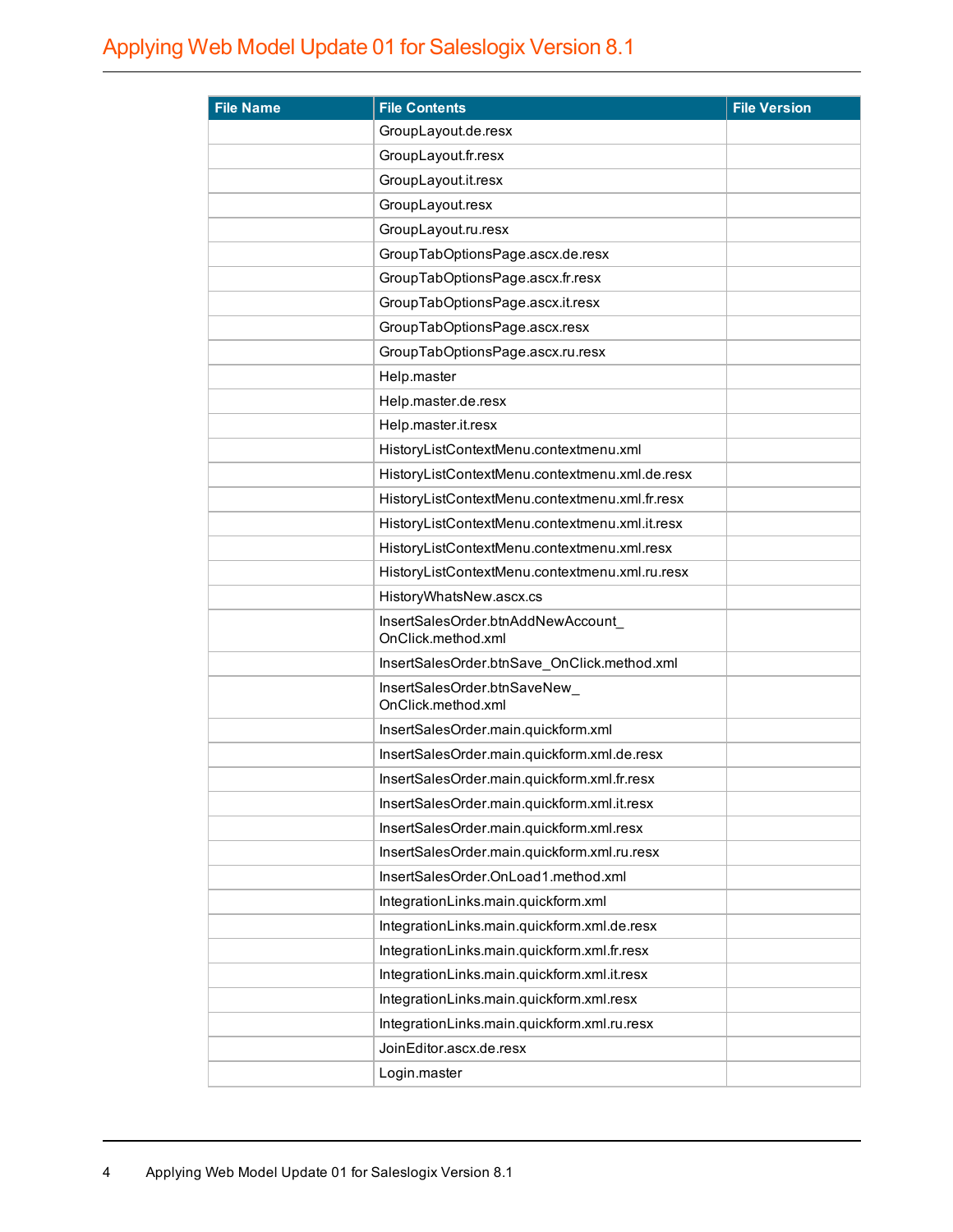| <b>File Name</b> | <b>File Contents</b>                         | <b>File Version</b> |
|------------------|----------------------------------------------|---------------------|
|                  | Login.master.de.resx                         |                     |
|                  | Login.master.fr.resx                         |                     |
|                  | Login.master.it.resx                         |                     |
|                  | Login.master.ru.resx                         |                     |
|                  | main.css                                     |                     |
|                  | manifest.xml                                 |                     |
|                  | mnuArchiveListDeleteArchive.contextmenu.xml  |                     |
|                  | mnuArchiveListDeleteArchive.contextmenu.xml. |                     |
|                  | de.resx                                      |                     |
|                  | mnuArchiveListDeleteArchive.contextmenu.xml. |                     |
|                  | fr.resx                                      |                     |
|                  | mnuArchiveListDeleteArchive.contextmenu.xml. |                     |
|                  | it.resx                                      |                     |
|                  | mnuArchiveListDeleteArchive.contextmenu.xml. |                     |
|                  | resx                                         |                     |
|                  | mnuArchiveListDeleteArchive.contextmenu.xml. |                     |
|                  | ru.resx                                      |                     |
|                  | mnuReportsListRunReport.contextmenu.xml      |                     |
|                  | mnuReportsListRunReport.contextmenu.xml.de.  |                     |
|                  | resx                                         |                     |
|                  | mnuReportsListRunReport.contextmenu.xml.fr.  |                     |
|                  | resx                                         |                     |
|                  | mnuReportsListRunReport.contextmenu.xml.it.  |                     |
|                  | resx                                         |                     |
|                  | mnuReportsListRunReport.contextmenu.xml.     |                     |
|                  | resx                                         |                     |
|                  | mnuReportsListRunReport.contextmenu.xml.ru.  |                     |
|                  | resx                                         |                     |
|                  | mnuSchedulesListDeleteSchedule.contextmenu   |                     |
|                  | .xml                                         |                     |
|                  | mnuSchedulesListDeleteSchedule.contextmenu   |                     |
|                  | .xml.de.resx                                 |                     |
|                  | mnuSchedulesListDeleteSchedule.contextmenu.  |                     |
|                  | xml.fr.resx                                  |                     |
|                  | mnuSchedulesListDeleteSchedule.contextmenu.  |                     |
|                  | it.resx                                      |                     |
|                  | mnuSchedulesListDeleteSchedule.contextmenu.  |                     |
|                  | resx                                         |                     |
|                  |                                              |                     |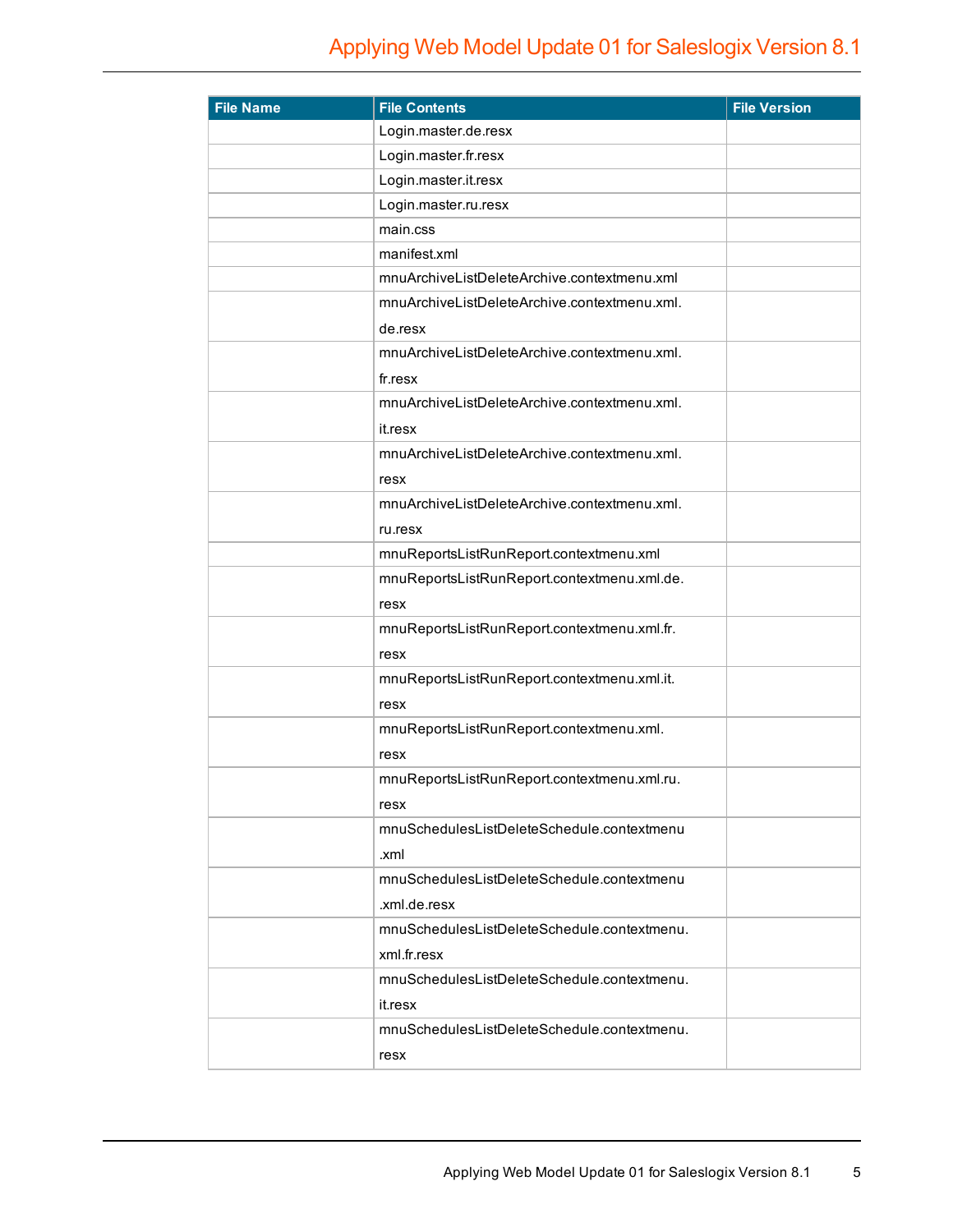| <b>File Name</b> | <b>File Contents</b>                          | <b>File Version</b> |
|------------------|-----------------------------------------------|---------------------|
|                  | mnuSchedulesListDeleteSchedule.contextmenu.   |                     |
|                  | ru.resx                                       |                     |
|                  | mnuSchedulesListEditSchedule.contextmenu.xml  |                     |
|                  | mnuSchedulesListEditSchedule.contextmenu.xml. |                     |
|                  | de.resx                                       |                     |
|                  | mnuSchedulesListEditSchedule.contextmenu.xml. |                     |
|                  | fr.resx                                       |                     |
|                  | mnuSchedulesListEditSchedule.contextmenu.xml. |                     |
|                  | it.resx                                       |                     |
|                  | mnuSchedulesListEditSchedule.contextmenu.xml. |                     |
|                  | resx                                          |                     |
|                  | mnuSchedulesListEditSchedule.contextmenu.xml. |                     |
|                  | ru.resx                                       |                     |
|                  | navIntegration.navgroup.xml                   |                     |
|                  | navIntegration.navgroup.xml.de.resx           |                     |
|                  | navIntegration.navgroup.xml.fr.resx           |                     |
|                  | navIntegration.navgroup.xml.it.resx           |                     |
|                  | navIntegration.navgroup.xml.resx              |                     |
|                  | navIntegration.navgroup.xml.ru.resx           |                     |
|                  | NotesWhatsNew.ascx.cs                         |                     |
|                  | OpportunitySalesProcess.ascx.de.resx          |                     |
|                  | OpportunitySalesProcess.ascx.fr.resx          |                     |
|                  | OpportunitySalesProcess.ascx.ru.resx          |                     |
|                  | OpportunitySnapShot.ascx.cs                   |                     |
|                  | QBEditLayout.ascx                             |                     |
|                  | ReportManagerFilters.smartpart.xml            |                     |
|                  | ReportManagerFilters.smartpart.xml.de.resx    |                     |
|                  | ReportManagerFilters.smartpart.xml.fr.resx    |                     |
|                  | ReportManagerFilters.smartpart.xml.it.resx    |                     |
|                  | ReportManagerFilters.smartpart.xml.           |                     |
|                  | ReportManagerFilters.smartpart.xml.ru.resx    |                     |
|                  | ReportManagerListContextMenu.contextmenu.     |                     |
|                  | xml                                           |                     |
|                  | ReportManagerListContextMenu.contextmenu.     |                     |
|                  | xml.de.resx                                   |                     |
|                  | ReportManagerListContextMenu.contextmenu.     |                     |
|                  | xml.fr.resx                                   |                     |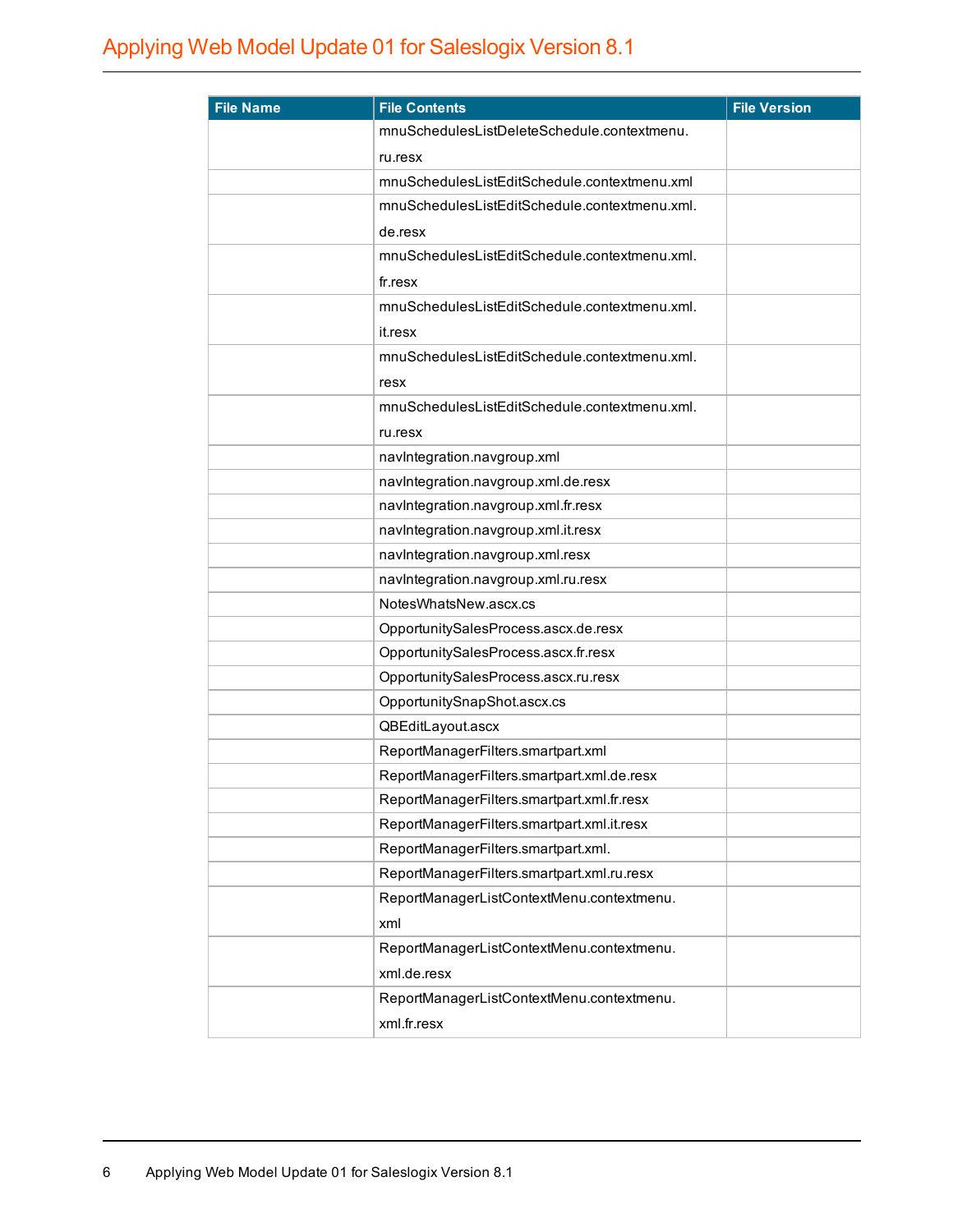| <b>File Name</b> | <b>File Contents</b>                                                                 | <b>File Version</b> |
|------------------|--------------------------------------------------------------------------------------|---------------------|
|                  | ReportManagerListContextMenu.contextmenu.                                            |                     |
|                  | xml.it.resx                                                                          |                     |
|                  | ReportManagerListContextMenu.contextmenu.                                            |                     |
|                  | xml.resx                                                                             |                     |
|                  | ReportManagerListContextMenu.contextmenu.                                            |                     |
|                  | xml.ru.resx                                                                          |                     |
|                  | ReportManagerTasks.smartpart.xml                                                     |                     |
|                  | ReportManagerTasks.smartpart.xml.de.resx                                             |                     |
|                  | ReportManagerTasks.smartpart.xml.fr.resx                                             |                     |
|                  | ReportManagerTasks.smartpart.xml.it.resx                                             |                     |
|                  | ReportManagerTasks.smartpart.xml.resx                                                |                     |
|                  | ReportManagerTasks.smartpart.xml.ru.resx                                             |                     |
|                  | ReportSchedulesListContextMenu.contextmenu.                                          |                     |
|                  | xml                                                                                  |                     |
|                  | ReportSchedulesListContextMenu.contextmenu.                                          |                     |
|                  | xml.de.resx                                                                          |                     |
|                  | ReportSchedulesListContextMenu.contextmenu.                                          |                     |
|                  | xml.fr.resx                                                                          |                     |
|                  | ReportSchedulesListContextMenu.contextmenu.                                          |                     |
|                  | xml.it.resx                                                                          |                     |
|                  | ReportSchedulesListContextMenu.contextmenu                                           |                     |
|                  | .xml.resx                                                                            |                     |
|                  | ReportSchedulesListContextMenu.contextmenu.                                          |                     |
|                  | xml.ru.resx                                                                          |                     |
|                  | ReportsListContextMenu.contextmenu.xml.                                              |                     |
|                  | ReportsListContextMenu.contextmenu.xml.de.                                           |                     |
|                  | resx                                                                                 |                     |
|                  | ReportsListContextMenu.contextmenu.xml.fr.resx                                       |                     |
|                  | ReportsListContextMenu.contextmenu.xml.it.resx                                       |                     |
|                  | ReportsListContextMenu.contextmenu.xml.resx                                          |                     |
|                  | ReportsListContextMenu.contextmenu.xml.ru.                                           |                     |
|                  | resx                                                                                 |                     |
|                  | Sage.SnippetLibrary.CSharp.@.5c9de628-c88e-<br>4893-8c52-1a877f68a1e6.codesnippet.cs |                     |
|                  | Sage.SnippetLibrary.CSharp.@.6bae84d4-d7a1-                                          |                     |
|                  | 4e90-8709-f38352d24a8a.codesnippet.cs                                                |                     |
|                  | Sage.SnippetLibrary.CSharp.@.4293c9c1-d1ed-<br>4fbd-adca-3b0068d9dbd4.codesnippet.cs |                     |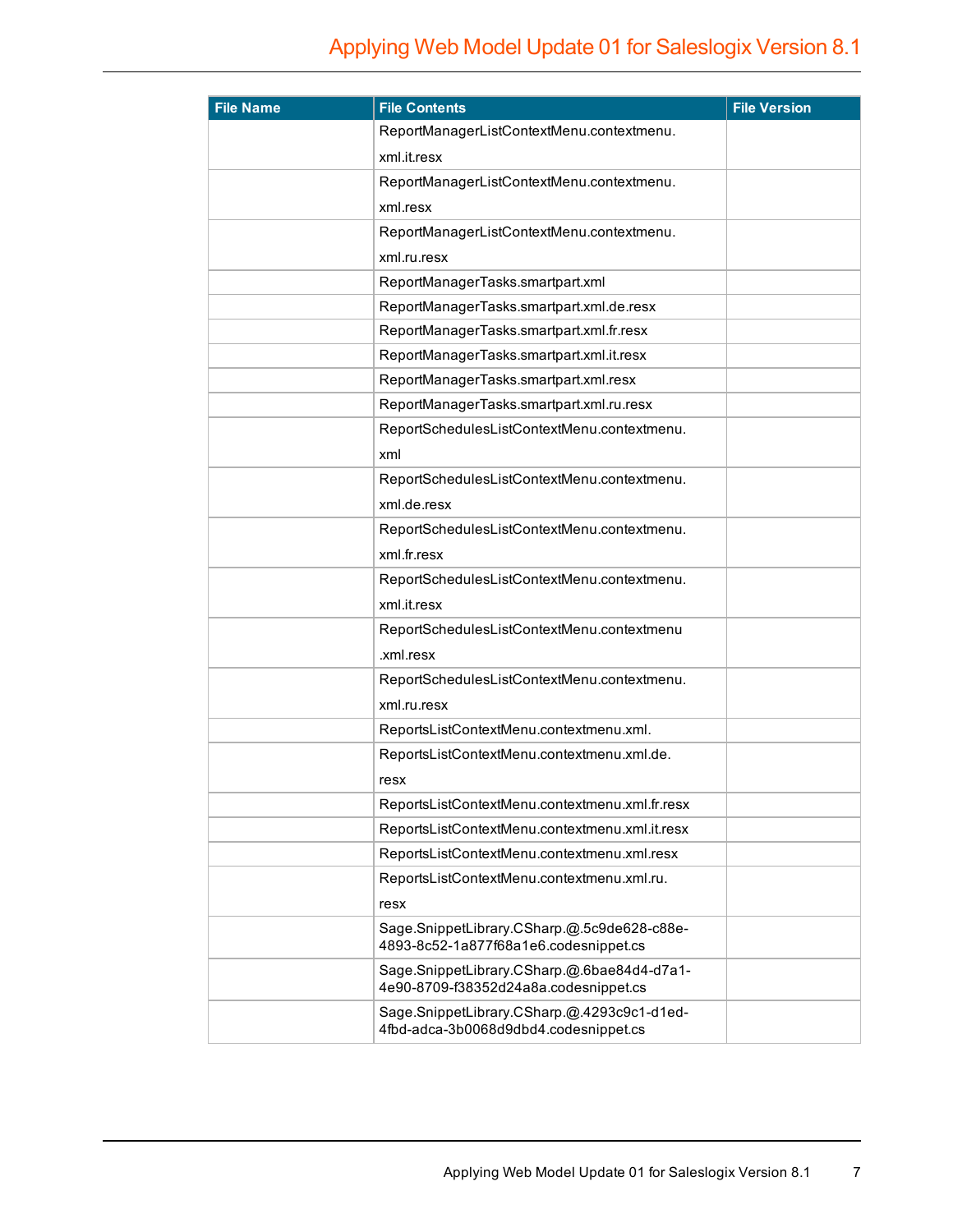| <b>File Name</b> | <b>File Contents</b>                                                                 | <b>File Version</b> |
|------------------|--------------------------------------------------------------------------------------|---------------------|
|                  | Sage.SnippetLibrary.CSharp.@.56477aeb-6066-<br>4f9e-b62c-5c0c66f4efe5.codesnippet.cs |                     |
|                  | Sage.SnippetLibrary.CSharp.@.a208a60c-1b62-<br>4026-9b4e-8cdb57973919.codesnippet.cs |                     |
|                  | Sage.SnippetLibrary.CSharp.@.fc60756c-b223-<br>4b69-9607-a4b7e91fd6b3.codesnippet.cs |                     |
|                  | SalesLogix.de.resx                                                                   |                     |
|                  | SalesOrderDetails.btnSaveSalesOrder<br>OnClick.method.xml                            |                     |
|                  | SalesOrderDetails.main.quickform.xml                                                 |                     |
|                  | SalesOrderDetails.main.quickform.xml.de.resx                                         |                     |
|                  | SalesOrderDetails.main.quickform.xml.fr.resx                                         |                     |
|                  | SalesOrderDetails.main.quickform.xml.it.resx                                         |                     |
|                  | SalesOrderDetails.main.quickform.xml.resx                                            |                     |
|                  | SalesOrderDetails.main.quickform.xml.ru.resx                                         |                     |
|                  | SalesOrderDetails.OnLoad1.method.xml                                                 |                     |
|                  | SdataListViewer.smartpart.xml                                                        |                     |
|                  | SdataListViewer.smartpart.xml.de.                                                    |                     |
|                  | SdataListViewer.smartpart.xml.fr.resx                                                |                     |
|                  | SdataListViewer.smartpart.xml.it.resx                                                |                     |
|                  | SdataListViewer.smartpart.xml.resx                                                   |                     |
|                  | SdataListViewer.smartpart.xml.ru.resx                                                |                     |
|                  | SecuredAction.page.xml                                                               |                     |
|                  | SecuredAction.page.xml.de.resx                                                       |                     |
|                  | SecuredAction.page.xml.fr.resx                                                       |                     |
|                  | SecuredAction.page.xml.it.resx                                                       |                     |
|                  | SecuredAction.page.xml.resx                                                          |                     |
|                  | SecuredAction.page.xml.ru.resx                                                       |                     |
|                  | SIxDesktopIntegrationSetup.exe                                                       |                     |
|                  | smartpartdashboard.master.de.resx                                                    |                     |
|                  | StepDefineDelimiter.ascx                                                             |                     |
|                  | TicketDetails.main.quickform.xml                                                     |                     |
|                  | TicketDetails.main.quickform.xml.de.resx                                             |                     |
|                  | TicketDetails.main.quickform.xml.fr.resx                                             |                     |
|                  | TicketDetails.main.quickform.xml.it.resx                                             |                     |
|                  | TicketDetails.main.quickform.xml.resx                                                |                     |
|                  | TicketDetails.main.quickform.xml.ru.resx                                             |                     |
|                  | Widgets.de.resx                                                                      |                     |
|                  | Widgets.fr.resx                                                                      |                     |
|                  | Widgets.it.resx                                                                      |                     |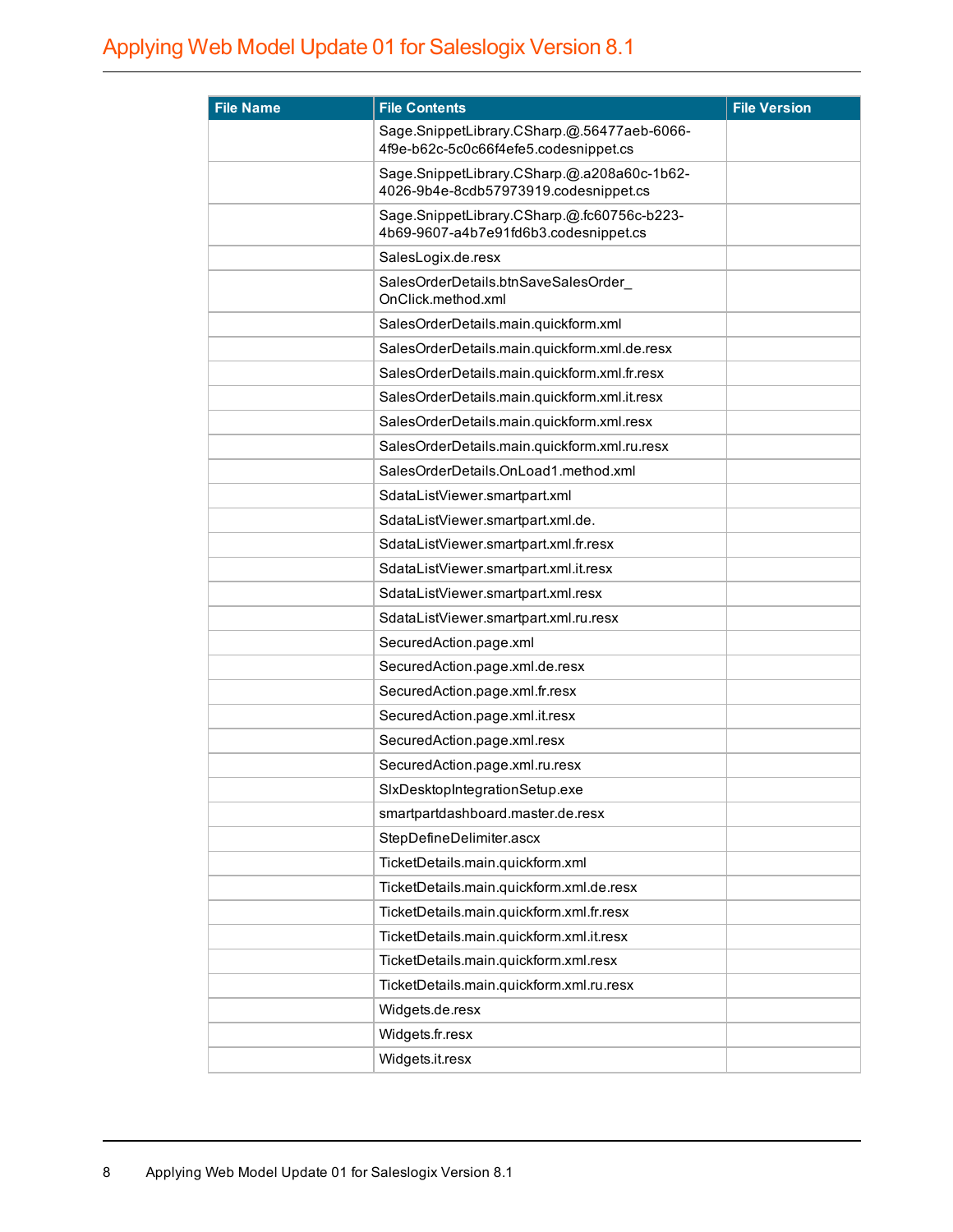| <b>File Name</b>     | <b>File Contents</b>  | <b>File Version</b> |
|----------------------|-----------------------|---------------------|
|                      | Widgets.ru.resx       |                     |
|                      | WinAuthLoad.aspx      |                     |
| SixDesktop           | Desktop Manager.chm   |                     |
| IntegrationSetup.exe |                       |                     |
|                      | Lumisoft.Net.dll      | 2.0.4825.14012      |
|                      | MailMerge.chm         |                     |
|                      | Sage.SData.Client.dll | 1.3.1.1468          |
|                      | sagegears.dll         | 8.0.0.7881          |
|                      | SIxDesktopManager.exe | 8.1.0.1146          |
|                      | SLXDocW.dll           | 8.1.0.1146          |
|                      | SLXFaxW.dll           | 8.1.0.1146          |
|                      | SLXFramer.ocx         | 8.1.0.1146          |
|                      | SLXMMEngineW.dll      | 8.1.0.1146          |
|                      | SLXMMGUIW.dll         | 8.1.0.1146          |
|                      | sixoti32.dll          | 8.1.0.1189          |
|                      | SLXOutlookSync.chm    |                     |
|                      | SLXWinFaxW.dll        | 8.1.0.1146          |

#### **Applying the Update**

This Web Model Update affects the following portals:

- Saleslogix Web Client
- Customer Portal

#### **Installing the VFS Bundle**

Install the SLX v8.1.0 VFS Web Model Update 01.zip bundle using the Saleslogix Application Architect.

#### **To install the bundle**

- 1. Extract the contents of the **SLX\_v810\_Web\_Model\_Update\_01.zip** file to a temporary folder.
- 2. Ensure you have **Write** permissions to the bundle installation folder. Check permissions on the Security tab on the folder properties.
- 3. Open the **Application Architect**.
- 4. In the **Project Explorer**, right-click the project, and then click **Install Bundle**.
- 5. Navigate to the folder where you extracted the Update files, click **SLX v8.1.0 VFS Web Model Update 01.zip**, and then click **Open**.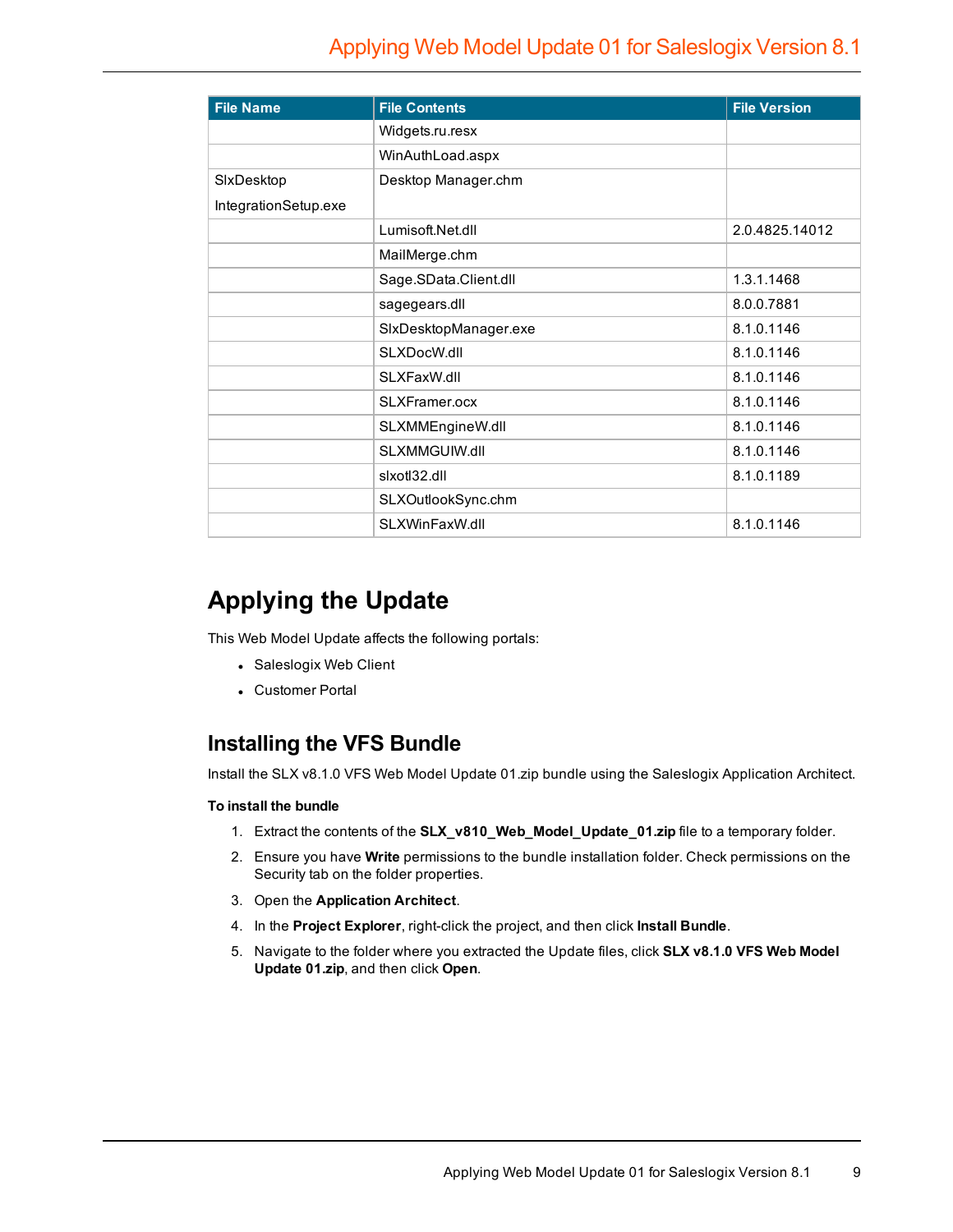6. On the **Select Bundle** screen, click **Next**.



- If you have customized your Web Client files, you may receive a message that the bundle contains items that conflict with existing items in this project. See the Application Architect help file topic called 'Merging Changes During Bundle Installation' for instructions before continuing to install the bundle.
- If you implemented Windows Authentication you should accept the change to the logoff.aspx page. It is no longer necessary to change the Login.aspx reference to the Default.aspx page as specified in the *Saleslogix Implementation Guide* or Administrator online help.
- 7. On the **Select Items** screen, ensure the **Portals** option is selected.
- 8. Click **Next**, and then click **Finish**.

#### **Building and Deploying the Web Changes**

To make your changes available, you must build and deploy the Web portal(s).

#### **To build and deploy**

- 1. In the **Project Explorer**, click the project.
- 2. Press and hold the **CTRL** key, and then on the **Build** menu, click **Build Web Platform**. All the files in the entire assembly for the current project are compiled. Status for the build is displayed in the Output Window at the bottom of the screen.
- 3. When the build is complete, on the **View** menu, click **Deployment Explorer**.
- 4. Expand **Deployments**.
- 5. Double-click the portal to deploy.
- 6. Under **Deployment Targets**, right-click the target portal, and click **Deploy Portal**.



• By default, the Saleslogix Web Client portal is set to deploy to the localhost, but you can change these settings to fit your environment.

7. Repeat steps 1-6 for each of the affected portals.